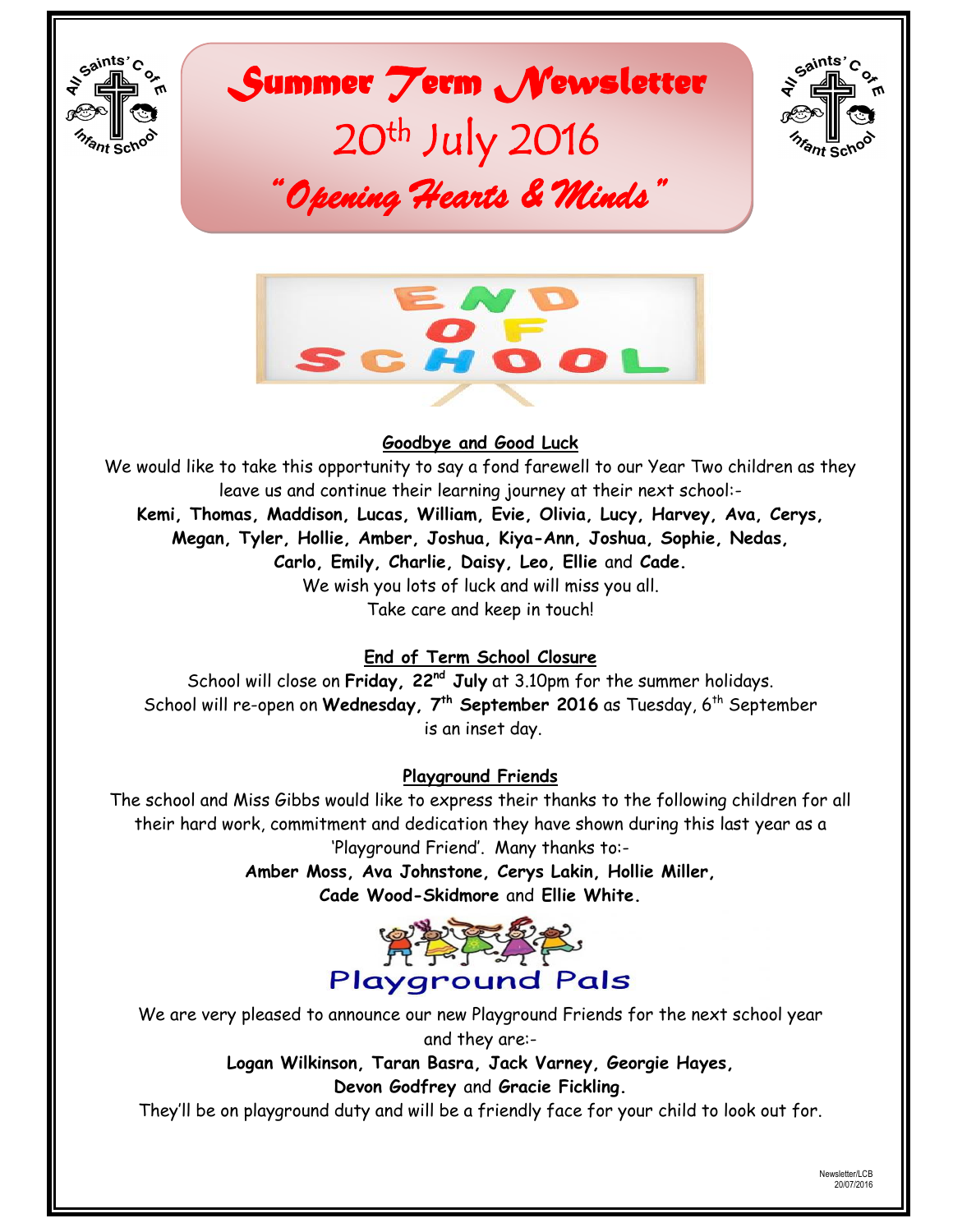# **End of Year Disco**

Our end of year disco is being held tomorrow, **Thursday, 21st July** from 3.10pm to 4.30pm. Tickets are now on sale for £1.50 from the school office. Please can children wear their normal school uniform and bring their party clothes in a labelled bag to change into for the disco.

## **Birthday Celebrations**

We would like to wish the following children a very happy birthday to :-**Kemi Afodunrinbi who will be 7 years on 22nd July Thomas Walker who will be 6 years on 29th July Georgia Gimson who will be 7 years on 30th July Charley Freestone who will be 6 years on 6th August Harvey Hill who will be 7 years on 6th August Lucas Bai who will be 7 years on 8th August Cade Wood-Skidmore who will be 7 years on 8th August Lacie-Mai Toye-Sadowyj who will be 6 years on 9th August Hollie Miller who will be 7 years on 15th August Teyen Wood who will be 5 years on 15th August Megan Laws who will be 7 years on 18th August Gracie Fickling who will be 6 years on 20th August Jada Mills who will be 5 years on 22nd August William Pether who will be 6 years on 25th August Barotsz Lanwojtowicz who will be 6 years on 28th August Jacob Gregory who will be 6 years on 29th August Adaora Adiele who will be 5 years on 30th August Tyler Maxwell who will be 7 years on 31st August Cassidy Smith who will be 7 years on 8th September** We hope you ALL have a very special day!

## **Brierley Forest Trip**

Tomorrow, **Thursday, 21st July** the whole school will be spending the morning at Brierley Forest on a nature trail. A packed lunch will be provided which will be eaten once they return to school.

As this is also the **disco day**, we are asking children to come to school in their normal uniform but to wear tracksuit bottoms and appropriate footwear.

Please don"t forget to send children with their party clothes in a labelled bag for them to change into for the disco.



**Celebration 'Super Stars'** Our winners for week ending **Friday, 15 th July** were:- Reception > **All of Reception Class** Year 1 > **Thomas Walker & William Pether** Year 2 <sup>&</sup>gt; **Lucy Harvey & Kemi Afodunrinbi** Congratulations to all our "**Super Stars**", keep up the excellent work!

> Newsletter/LCB 20/07/2016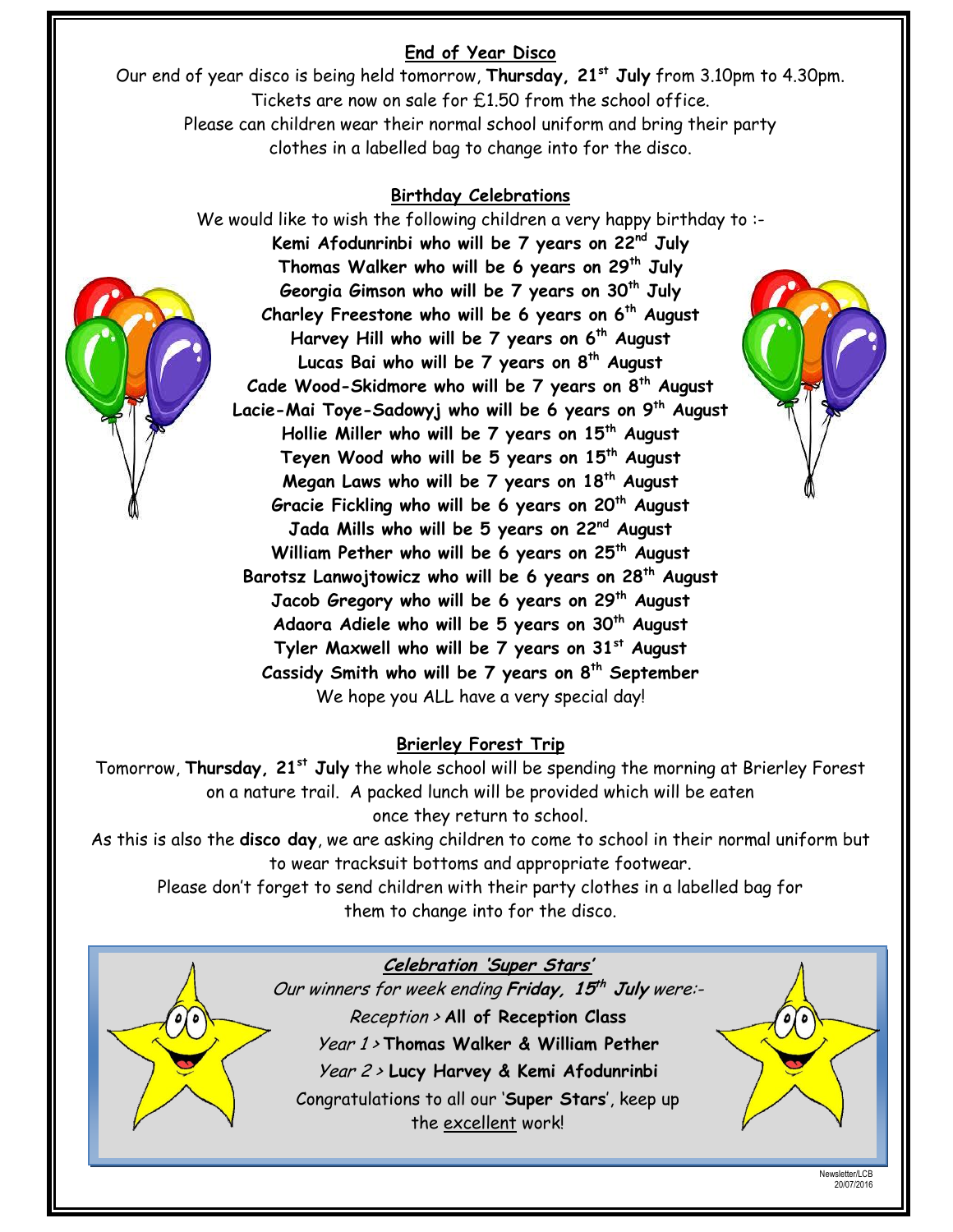## **'Make Every Day Count' – 'Rocket Attendance Award'**

Well done to our winner for week ending **15th July 2016** for completing a full week's attendance:-

# **\*\* Congratulations to Ava Johnstone \*\***

Ava has been picked at random from all the children who blasted off to the moon and her **star** has been placed on our Rocket Certificate which is displayed on the wall by the rocket.

Ava has received a certificate and a pick out of our Prize Pot.

## **Lost Property**

A ladies black Cotton Traders coat was handed in at our summer fair. Please can you collect it from the school office if it's yours.

## **Mathletics & Spellodrome Award Winners**

For week ending **Friday, 15th July 2016**, the winners were:-

- **Mathletics Gold Award Winner = Tyler Maxwell = 1601**
- **Mathletics Silver Award Winner = Charlie Martin = 5141**
- **Mathletics Bronze Award Winner = Cassidy Smith = 3459** -o0o-

 **Spellodrome Participation Award Winner = Lola Miles = 1050** "Congratulations to you all"

-o0o-

Well done to all the children who have achieved a Mathletics or Spellodrome Award this week, you"ve all worked so hard and should be proud of yourselves.

#### **Summer Fair**

Thank you so much to all the parents/carers, family and friends who came to our summer fair last Thursday.

It was a great success and the children had lots of fun on the bouncy castle, having their faces painted and apple bobbing. The raffle and tombola were as popular as ever and a particular favourite were the pony rides which the children all loved. Many thanks to our PTA and staff team who all worked really hard. In total we raised  $£600$ , of which  $£300$  allowed us to pay for the ponies,

enabling all the children to have a free ride.

Many thanks once again!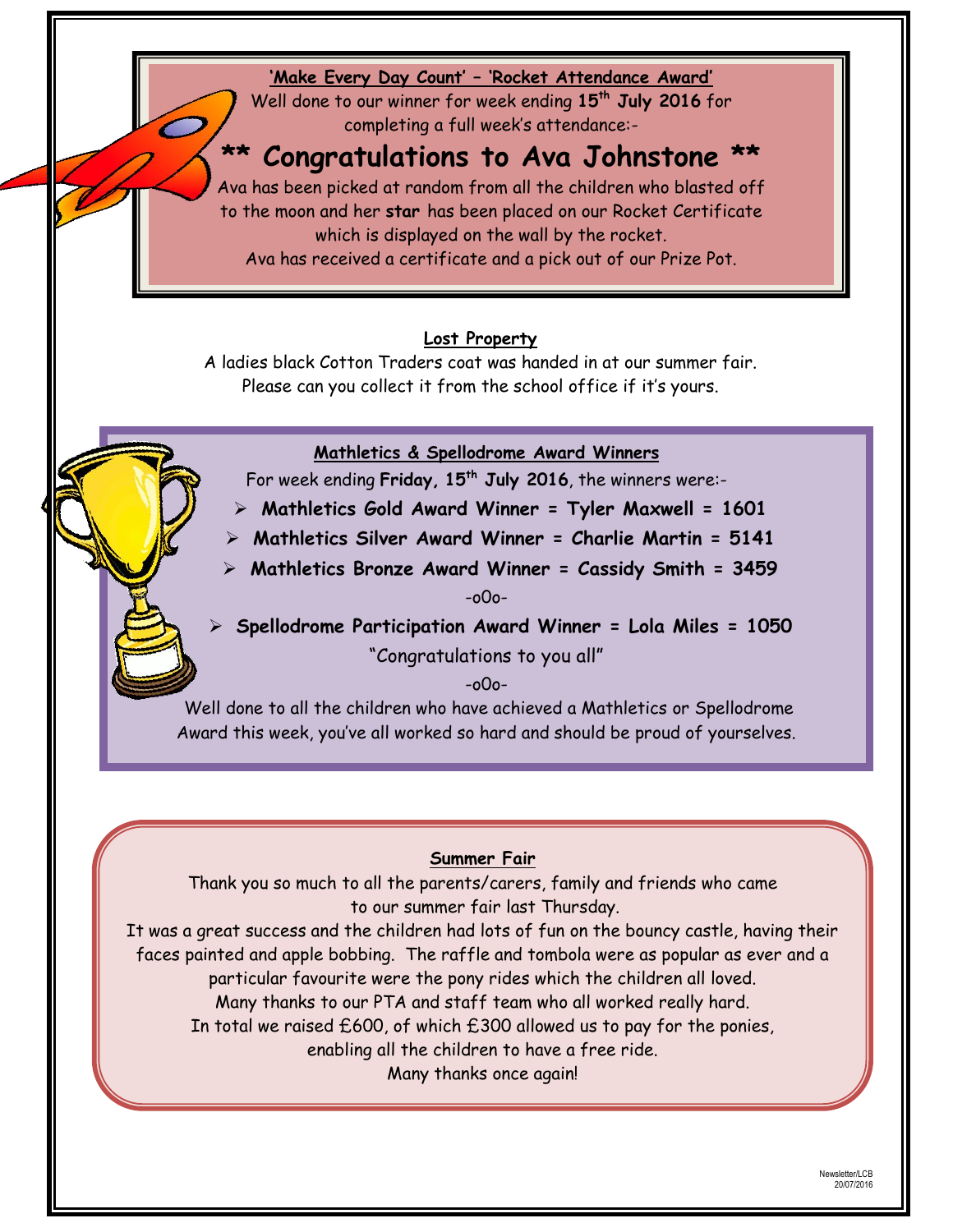#### **2015-2016 Award Winners**

We have great pleasure in announcing our winners in the following categories **Many Congratulations on your achievement this year:-**

#### **100% Attendance**

**Charlie Bailey** – Reception **Seren Bennett** – Reception **William Godney** – Reception **Elliott Moss** – Reception **Mia Corney-Buckenham** – Year 1 **Regan Hearn** – Year 1 **William Byfield** – Year 2 **Sophie Peat** – Year 2 **Carol Ranzetta** – Year 2 **Ellie White** – Year 2

#### **100% Attendance Since starting at All Saints**

**Chloe Keeling** – Reception **Georgia Gimson** – Year 1

#### **99% Attendance**

**Henry Byfield –** Reception **Jack Atkinson –** Reception **Isabella Ranzetta –** Year 1 **Cassidy Smith –** Year 1 **Jack Varney –** Year 1 **Thomas Walker –** Year 1 **Lola Miles** – Year 1 **Daisy Swaisland** – Year 2 **Ava Johnstone** – Year 2 **Mid-day Supervisor Awards Jada Mills –** Reception **Toby Johnstone –** Reception **Devon Godfrey** – Year 1 **Charlie Martin –** Year 1 **Amber Moss –** Year 2 **Harvey Hill –** Year 2

## **Yearly Attendance 7th September 2015 to 15th July 2016**

Reception = 94.8% **\*\* Year 1 = 96.3% \*\* \*\* Year 2 = 96.3 % \*\*** Total = 95.8% **Half Term Attendance 8th June to 15th July 2016** Reception = 95.6% Year 1 = 94.3% **\*\* Year 2 = 96.7% \*\*** Total = 95.5%